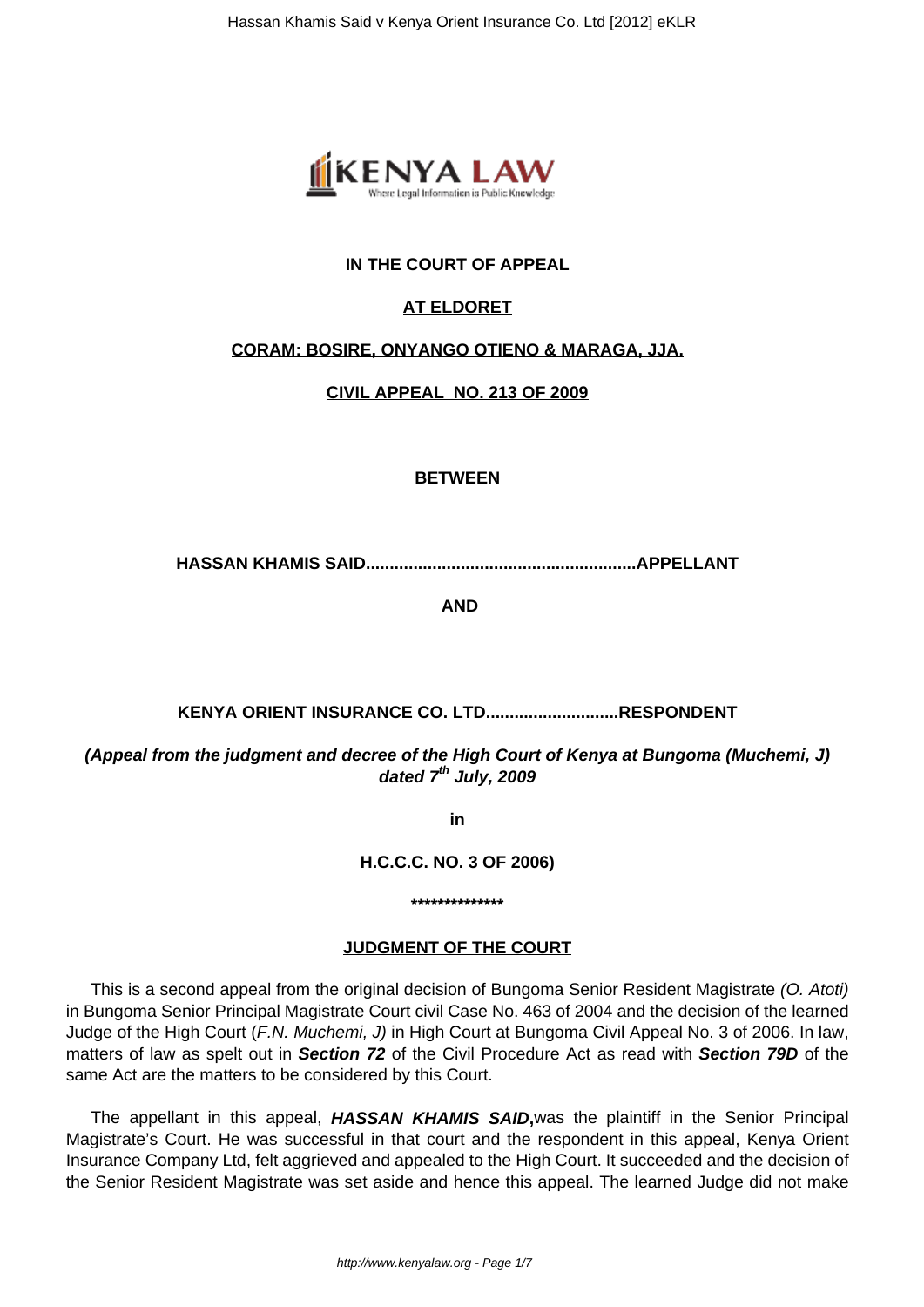any orders on the costs of that appeal.

The appellant was, immediately prior to  $13<sup>th</sup>$  June, 2003, involved in transportation of sugar from Mumias Sugar Company Limited to Bungoma District. He was using a motor vehicle Registration Number KJJ 764 Fiat Lorry. He entered into an insurance contract with the respondent vide policy NO. 3130302 which commenced on  $13<sup>th</sup>$  June, 2003 and was to expire on  $12<sup>th</sup>$  June, 2004. The risks covered were in regard to transportation of sugar between the two places and were on the main to take care of theft of the sugar while on transit. The maximum limit that was to be covered by the policy was Kshs.700,000/=. However, the policy had two exclusion clauses which were:-

## **"(i) Theft from unattended exclusion.**

## **(ii) Infidelity of employees."**

On 17<sup>th</sup> June, 2003, during the currency of the policy, the appellant's vehicle was loaded with three hundred and fifty (350) bags of sugar each weighing 50 kilograms and was on transit from Mumias to Bungoma. At Harambee Market, the vehicle was found empty, the driver having escaped and all the bags of sugar stolen. The appellant reported the incident to police base at Harambee and he also reported the theft to the respondent. The police investigated the matter and five suspects were arrested and charged in court with among other offences, the theft of the sugar. That was in RM Court at **Mumias Criminal Case NO. 602 of 2003.** The record shows that they were taken to court for plea on 25<sup>th</sup> June, 2002. It is worth noting at this juncture that of the accused persons that were taken to court, three were employees of the appellant and were assigned to the lorry at the material time. The appellant was aware of this. He was also aware that the driver of the vehicle escaped and was at large as the criminal case was proceeding in the subordinate court at Mumias. The appellant demanded the proceeds of the insurance policy from the respondent as to him the theft was covered. The respondent denied liability and eventually on 23<sup>rd</sup> September, 2004, the appellant, filed plaint dated 16<sup>th</sup> September, 2004 against the respondent. That plaint was later amended in August, 2005. At paragraph 8 of that amended plaint, the appellant stated:-

**"As a result of the foregoing, the plaintiff prays for a declaration that the defendant was and is in law under an obligation to compensate the plaintiff as per the said policy.**

## **PARTICUALRS OF LOSS AND DAMAGE**

(a) **Loss of 350x50kgs of sugar aboard motor register (sic) No. KJJ 764 make Fiat Lorry.**

(b) **Paid Kenya shillings seven hundred and sixty one thousand, tow (sic) hundred and fifty (Kshs.761,250/-) to Mumias Sugar Co. Ltd in respect of their sugar stolen aboard the plaintiff's motor vehicle registration No. KJJ 764 make Fiat lorry.**

**AND the plaintiff claims for an order for payment of the amount found to be due to the plaintiff in respect of such loss and damage."**

He thereafter sought judgment against the respondent and orders for:-

**"(a) As per paragraph 8 above.**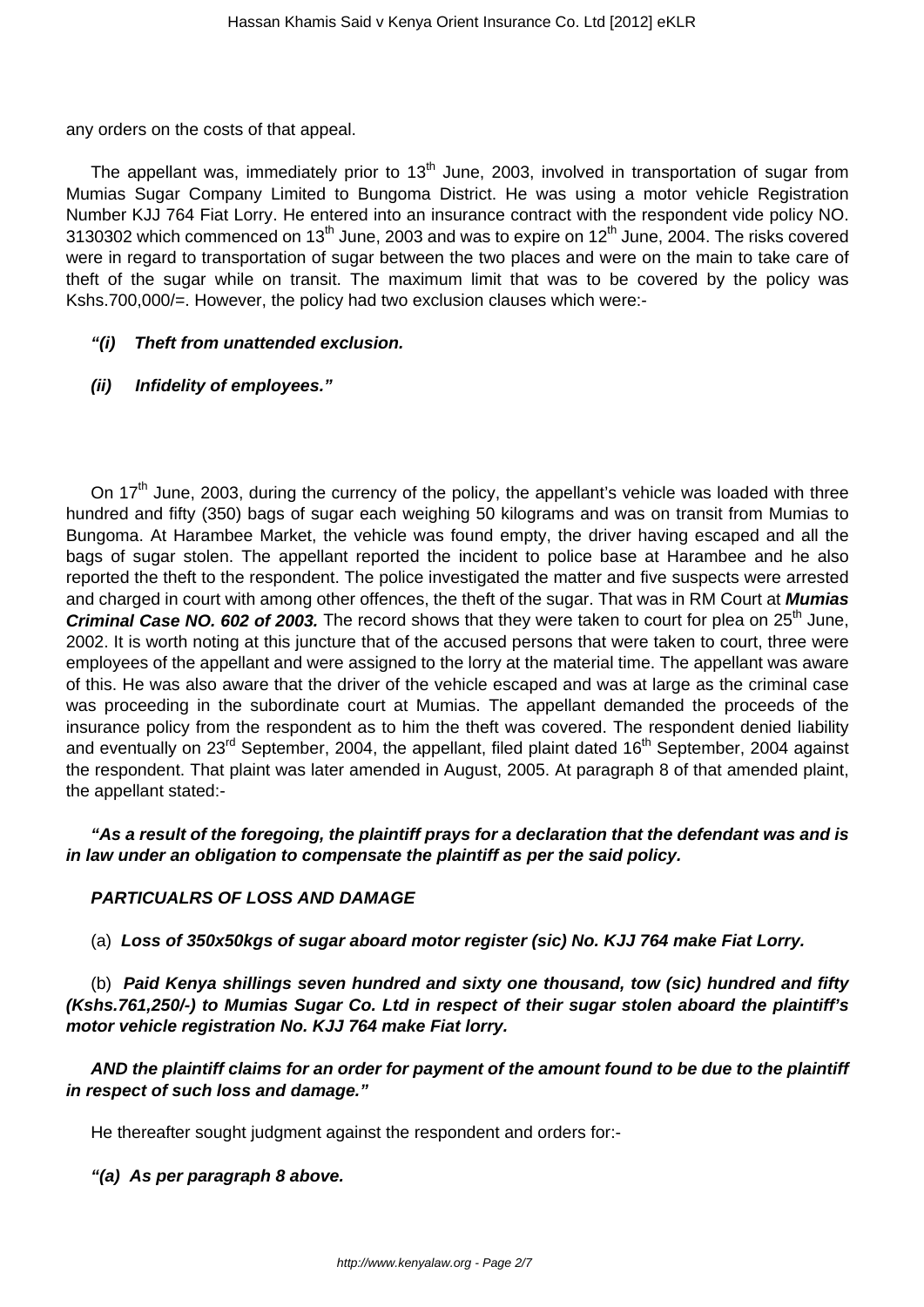**(b) Costs.**

## **(c) Interest on (a) and (b) from be from date of loss.**

### **(d) Any other relief."**

The respondent filed statement of defence and amended defence. In paragraph 7 and 7A of the amended defence, the respondent alleged that if the alleged bags of sugar were stolen, then the same must have been stolen as a result of the appellant's negligence and set out particulars of the appellant's negligence which were inter alia that:-

**"(e) Failing to guard the alleged 350 bags x 50 Kgs of sugar at Harambee market.**

**(f) Allowing or permitting his employees to steal the 350bags x 50 kgs of sugar.**

**(g) Stealing 350 bags x 50 kgs of sugar while on transit.**

**(h) Failing to guard the alleged sugar while on transit.**

**…………………………..**

**7A. Further without prejudice to the foregoing the defendant avers that if the plaintiff ever took a policy of insurance with the defendant and subsequent loss of 350 bags x 50 kgs of sugar alleged, which is denied then the:-**

i. **The cover provided by the alleged policy does not indemnify the plaintiff in respect of losses arising as a result of theft from unattended vehicles by the employees (theft from unattended exclusion).**

ii. **The cover provided by the alleged policy did not cover loss or damage by theft pilferage or any attempt threat in which any employee of the defendant is engaged as the principal or accessory (infidelity of employees clause).**

iii. **The cover provided by the alleged policy excluded the acts of the plaintiff, his agents, servants, employees of selling the alleged sugar to third parties.**

iv. **The cover provided by the alleged policy excluded losses arising as a result of hijacking and/or attempted hijack (hijack clause)."**

That suit was heard by the learned Senior Resident Magistrate. At the hearing, it transpired that thirty bags of the alleged 350 bags stolen were recovered and returned to Mumias Sugar Company leaving only 320 bags as the subject of the alleged theft. The learned Senior Resident Magistrate gave judgment in favour of the appellant stating inter alia.

**"I find that the plaintiff has proved his case as per the required parameters.**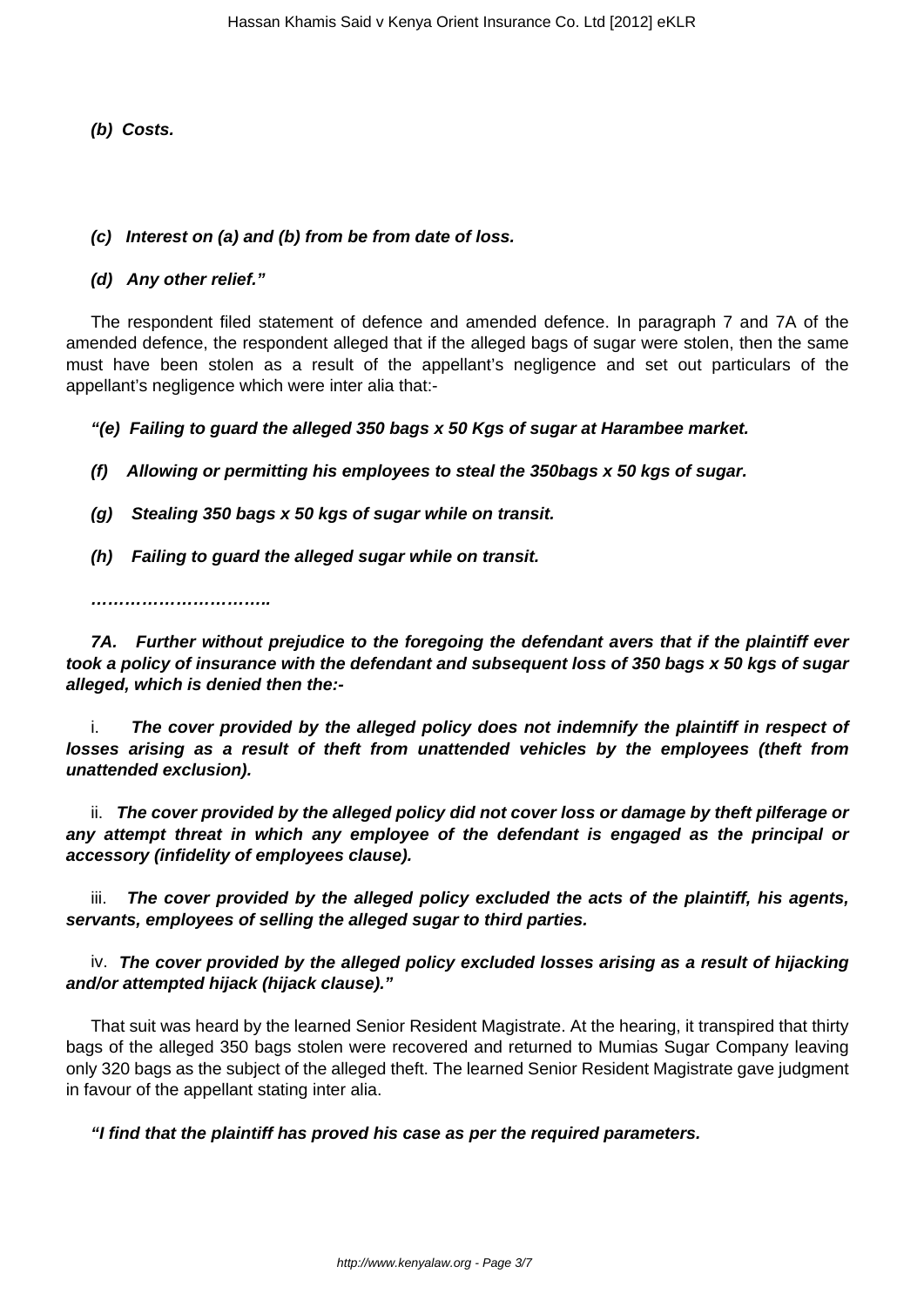**The plaintiff paid the required premium of Kshs.(sic) he also paid to Mumias sugar company Kshs….. (sic) being the value of the 350 bags of sugar less 30 bags. The plaintiff has come to court and incurred costs. The plaintiff being a businessman has also lost some money since this incident took place. I therefore make the following award.**

(a) **800,000 being the value of 320 bags of sugar, divided by five accused persons multiply by two who were strangers. This comes to Kshs.340,000 plus Kshs.47,214 thus 387,724.**

(b) **Costs.**

#### (c) **Interest from the date of filing suit."**

Earlier in his judgment and before his conclusion reproduced above, the learned magistrate considered what we do feel was the crux of the matter that was before him and which in our view still remains the crux of the matter and that is whether due to the fact that some of the appellant's employees who had been arraigned in court for theft of the subject sugar, had been found guilty of the offence meant that the policy did not cover the loss as was claimed by the appellant or put another way whether the infidelity of employer's clause which was in the policy excluded the operation of the policy in respect of the theft that took place in this incident. The learned Magistrate's view was as follows:-

## **"I have noted that apart from the plaintiff's employees, there were also two strangers who were accused and convicted for the theft. The policy document is silent on this aspect where a theft has taken place involving employees and strangers."**

That was the judgment that prompted the appeal to the High Court by the respondent. That appeal was placed before Muchemi J. who in a lengthy judgment dated and delivered on  $7<sup>th</sup>$  day of July, 2009, allowed the appeal and set aside the learned Magistrate's judgment. As we have stated, the learned Judge did not make any orders for costs and did not make any comments of costs.

In her judgment the learned Judge was of a view that the award of Kshs.47,214 to the appellant being the premium the appellant paid to the respondent was wrong as refund of premium meant the contract was cancelled and if that was so the claim for the proceeds of the contract could not be maintained. She also faulted the learned magistrate in awarding Kshs.800,000 which was well above the maxim amount issured of Kshs.700,000. Further she felt that the learned magistrate did not actually consider in his calculations that thirty bags had been recovered and returned to Mumias Sugar. Lastly she found that the learned magistrate erred in considering that the participation of strangers in the theft of the sugar affected the exclusion clause that excluded from the policy infidelity of employees.

The appellant has now come to this Court vide Memorandum of Appeal dated  $9<sup>th</sup>$  September, 2009 and raises six grounds of appeal against the judgment of the learned Judge. These are:-

## **"1. That the learned Judge erred in law by failing to find that the respondent was liable in line with the policy of Insurance.**

**2. That the learned Judge erred in law by failing to consider the submissions on the part of the appellant.**

**3. That the Judge erred in law by failing to find that the appellant's claim fell within the exclusion Clause.**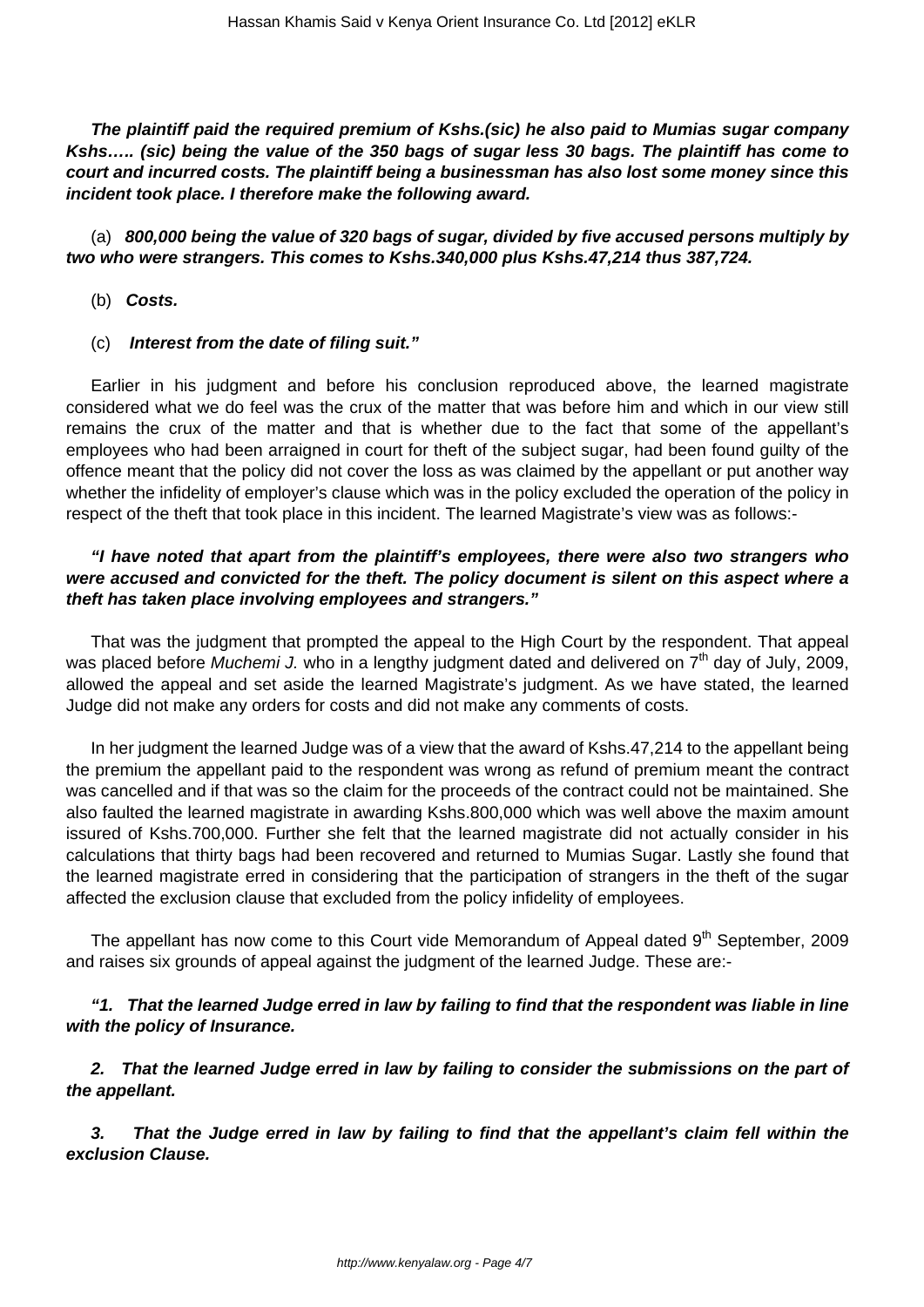## **4. That the learned Judge erred in law by failing to find that the Respondent was in breach of the terms of the policy of insurance by failure to supply the appellant with a copy of the policy.**

## **5. That the leaned Judge erred in law when she failed to find that the exclusion clause to the policy would not apply as strangers were involved in the theft.**

### **6. That in the circumstances of the case the learned Judge failed to do justice before her."**

In his address to us, Mr. Ondieki, the learned counsel for the appellant submitted on grounds 1 and 5 and abandoned grounds 2,3,4 and 6 of the grounds we have cited above. On the first ground, his main argument was that there was nothing to show that the employees of the appellant were charged with the appropriate offence which according to him could have been theft by servant so as to enable the respondent rely on the exclusion clause; relying on infidelity of employees would only apply if no strangers were involved. That clause could not apply.

Mr. Tutei, the learned counsel for the respondent, on the other hand submitted that there was clear evidence that appellant's employees were involved in the alleged theft and that being so the respondent was not liable to compensate the appellant. He referred us to the evidence of the appellant in the Criminal Court at Mumias and submitted that the appellant also admitted that some of those charged with the theft of the sugar in question were his employees. That being the case and as what was insured was theft of whatever nature so long as the appellant employees were not involved, and here appellant's employees were involved in the theft, it did not matter whether the theft was by servants or simple theft, the exclusion clause operated and the respondent could not be held liable.

As we stated at the beginning of this judgment, this is a second appeal and our jurisdiction is limited by the provisions of **Section 72** as read with **Section 79D** of the Civil Procedure Act. It is not in dispute that the appellant took out an insurance policy that covered theft of his sugar while on transit between Mumias and Bungoma. He paid premiums for the same and the policy covered the period  $13<sup>th</sup>$  June, 2003 to  $12<sup>th</sup>$  June, 2004. It is not in dispute that the vehicle covered by that policy was KJJ 764. That policy, a copy of which was produced in court and is in the record of this appeal stated that the sum insured was Kshs.700,000. Premium was Khss.47,080 + 40/=. Limit of liability on any one vehicle was Kshs.700,000. It also states:-

#### **"Cover Provided: All risks.**

#### **Policy Subject to.**

- **Leakage exclusion Clause**
- **Excess clause**
- **Theft from unattended exclusion**
- **Tarpaulin clause**
- **Infidelity of employees clause**
- **Hijack clause**
- **Hold up clause**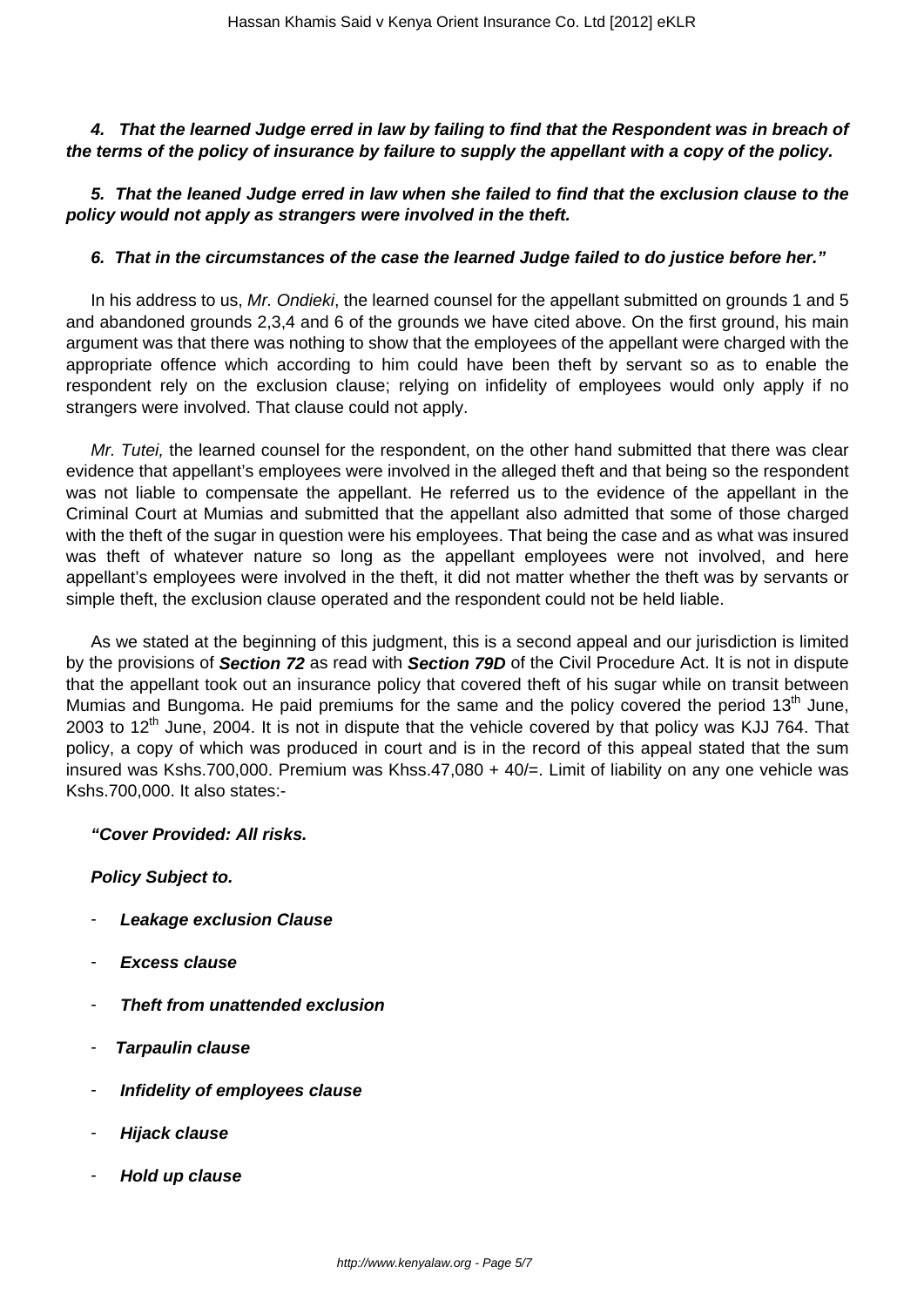#### - **Contamination exclusion clause."**

It is thus clear that the policy did not cover cases where theft resulted from unattended exclusion and where theft was as a result of infidelity of employees. The appellant was the first witness in Senior Resident Magistrate's Court at Mumias – **Criminal Case No. 602 of 2003**, where five people were charged with the theft of the sugar the subject of this appeal. He stated that **Asman Mohamed** the fifth accused in that case was the turnboy in his lorry KJJ 764. That Mohamed was convicted together with the appellant's other employees and other people, who were not employees, with the offence of theft of that sugar. That in effect meant that at least one employee of the appellant was involved in the theft of that sugar. In our view, and we agree with the learned Judge, so long as the employee of the appellant was involved whether alone or with others, the clause infidelity of the employees applied and the policy could not be invoked. The learned Magistrate's argument that that clause could not apply where strangers were also involved in theft since the policy was silent on that aspect is with respect as strange as it sounds and is an attempt to introduce a new condition to the policy. In our view once it was proved as was done here that the appellant's employee or employees were involved in the theft of the sugar, then the policy excluded that situation. We say this because in our view that clause was clearly introduced into the policy so as to ensure that the policy holder does not abuse the provisions of the policy by stage-managing theft in conjunction with his employees and then making fake claims for compensation for if that clause is not in the policy, nothing would be easier than a policy holder conspiring with his employees with the help of any other stranger to stage theft of the insured sugar and later selling it after making the claim. In our view that was the mischief that was to be cured and it cannot be discouraged if the court interprets that clause, which to us is clear, to mean that where a stranger is harnessed to the theft the clause does not apply. We agree with the learned Judge and also hold that the exclusion clause in the policy applied and as it was proved that at least one of the appellant's employees was involved in the theft of the subject sugar, the respondent could not be held liable under the policy.

The above would have disposed of the entire appeal. However, we feel constrained to observe that the learned Judge of the High Court was also plainly right in her decision that the order of the Senior Resident Magistrate refunding the appellant the premium paid by him to the respondent was also misplaced. The effect of that order was to cancel the insurance contract and if that was done then there would have been no anchor or cause of action for the appellant's claim. Secondly, we also agree with the learned Judge that as the maximum amount under the cover was Kshs.700,000/=, there was no basis for awarding Kshs.800,000/= to the appellant. That was another error in the judgment of the learned Magistrate, particularly when it is considered that whereas the bags covered by the insurance were 350 each of 50kgs, but thirty were recovered so that the claim, even if it were covered could only be for 320 bags, which would have attracted an amount well below the maximum.

Considering all the above, this appeal lacks merit. It is dismissed with costs to the respondent. As the learned Judge made no comment on the issue of costs in the High Court, the order for costs herein is confined to costs of this appeal in this Court and does not extend to costs in the High Court. Judgment accordingly.

This judgment has been delivered pursuant to **Rule 32(3)** of the Court of Appeal Rules.

## **DATED and DELIVERED at ELDORET this 20th day of September, 2012.**